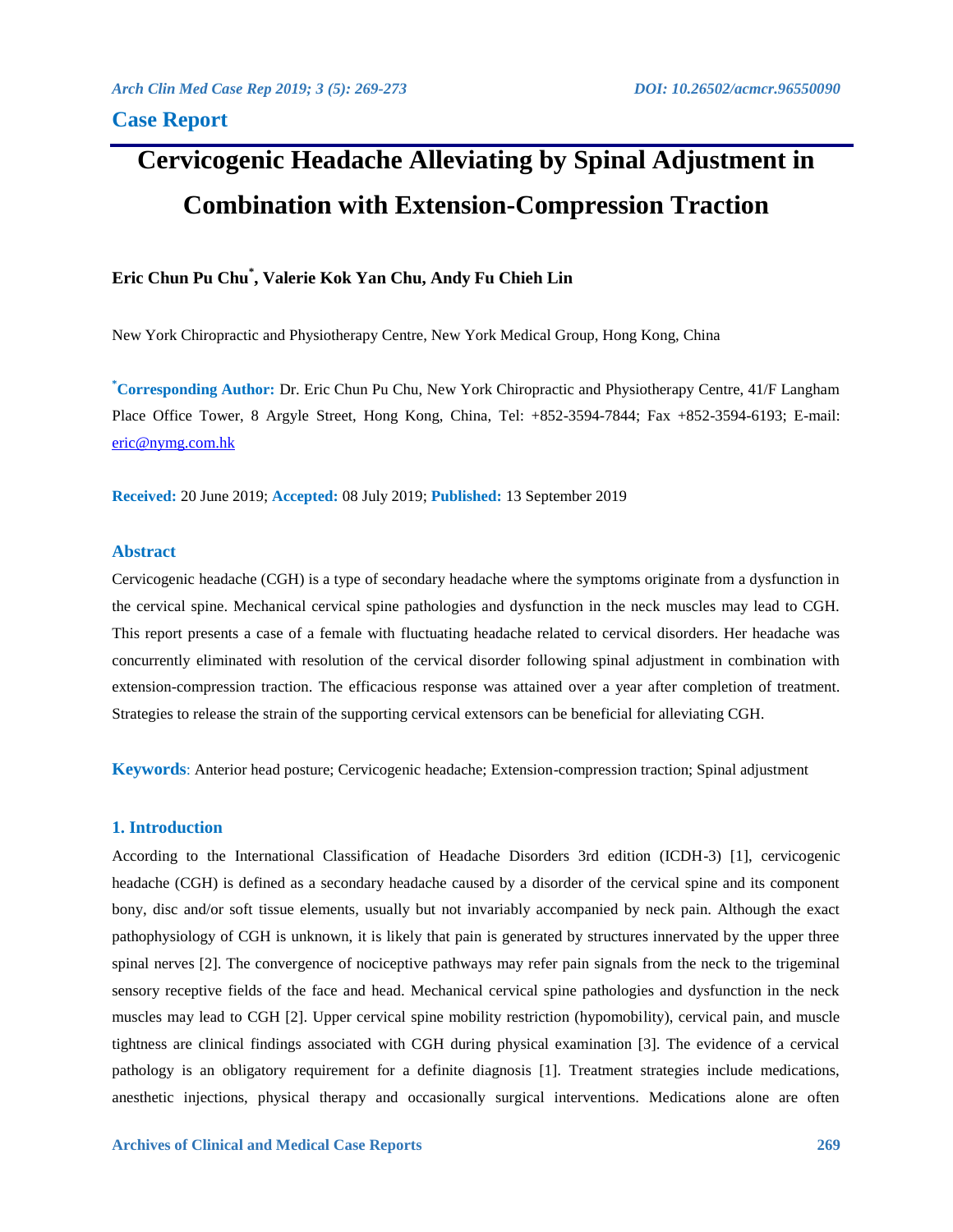#### *Arch Clin Med Case Rep 2019; 3 (5): 269-273 DOI: 10.26502/acmcr.96550090*

ineffective or provide only modest benefit for this condition. The results of most of the randomized controlled trials [4-7] indicate manipulation/mobilization or corrective exercises as promising interventions.

#### **2. Case Presentation**

A 37-year old female was referred to chiropractic therapy by her neurologist with episodes of pains in the head and neck and numbness in the right lateral forearm, which had been ongoing for 3 years. The patient could not recall a specific incident which caused the pain. She described her symptoms as an aching pressure on the back of her neck that extended into the right occipital, temporal and frontal regions. The most intense headache was rated as 7/10 and neck pain was rated 5/10 on the numeric pain rating scale (NPRS). The pain occurred as often as several times a week and could last for hours. She was employed as an investment banker, which required her to work at a computer most of the day. She attributed these symptoms to long periods of working at her desk. Nonpharmaceutical approaches such as psychotherapy for reducing stress and acupuncture for ameliorating pain had been tried, which did not change the symptoms. Her medication included non-steroidal anti-inflammatories, tricyclic antidepressants, and sleep aids over the past 3 years.

Visual inspection revealed a forward head and moderate hunched posture. Cervical range of motion (ROM) was limited to 20° at extension (normal> 60°) and 45°at rotations (normal> 80°) causing pain. Palpation revealed hypertonicity of the suboccipital triangle (R>L), bilateral cervical paraspinal and suprascapular muscles. Passive mobility assessment revealed restrictions at C1-2, C5-6, T1-2, T3-4 and T7-8 segments. Dermatome testing revealed perceived dullness in the C6 distribution of the right upper extremity. The patient's radiographs (Figure 1A) exhibited a loss of cervical lordosis, cervical spondylosis with C5-6 osteophyte formation. She scored 60% on the headache disability questionnaire and 44% on the neck disability index. The patient was diagnosed with lower cervical spondylosis and probably right C6 radiculopathy related cervicogenic headache.

At the initial phase of care, the treatment sessions included spinal manipulation and thermal ultrasound therapy to restore the mechanical functioning of the cervical spine, and normalize the muscular functioning of the neck. Treatment was given three times a week for 3 months. Her paraesthesia disappeared and pains were reduced to 3/10 on NPRS at 3 months from the beginning of the treatment. The goal of her second phase of treatment was to normalize the head position. An extension-compression traction (BioPhysics® technique) was applied twice a week for further 3 months. The chiropractic therapy goals had been met following a 6-month treatment. Her head posture was corrected and cervical curvature was restored. The patient displayed normal ROM of the neck without any provocation of pain. She no longer had headaches as well. One year after treatment completion (Figure 1B) the patient remained pain-free and was completely off her medications.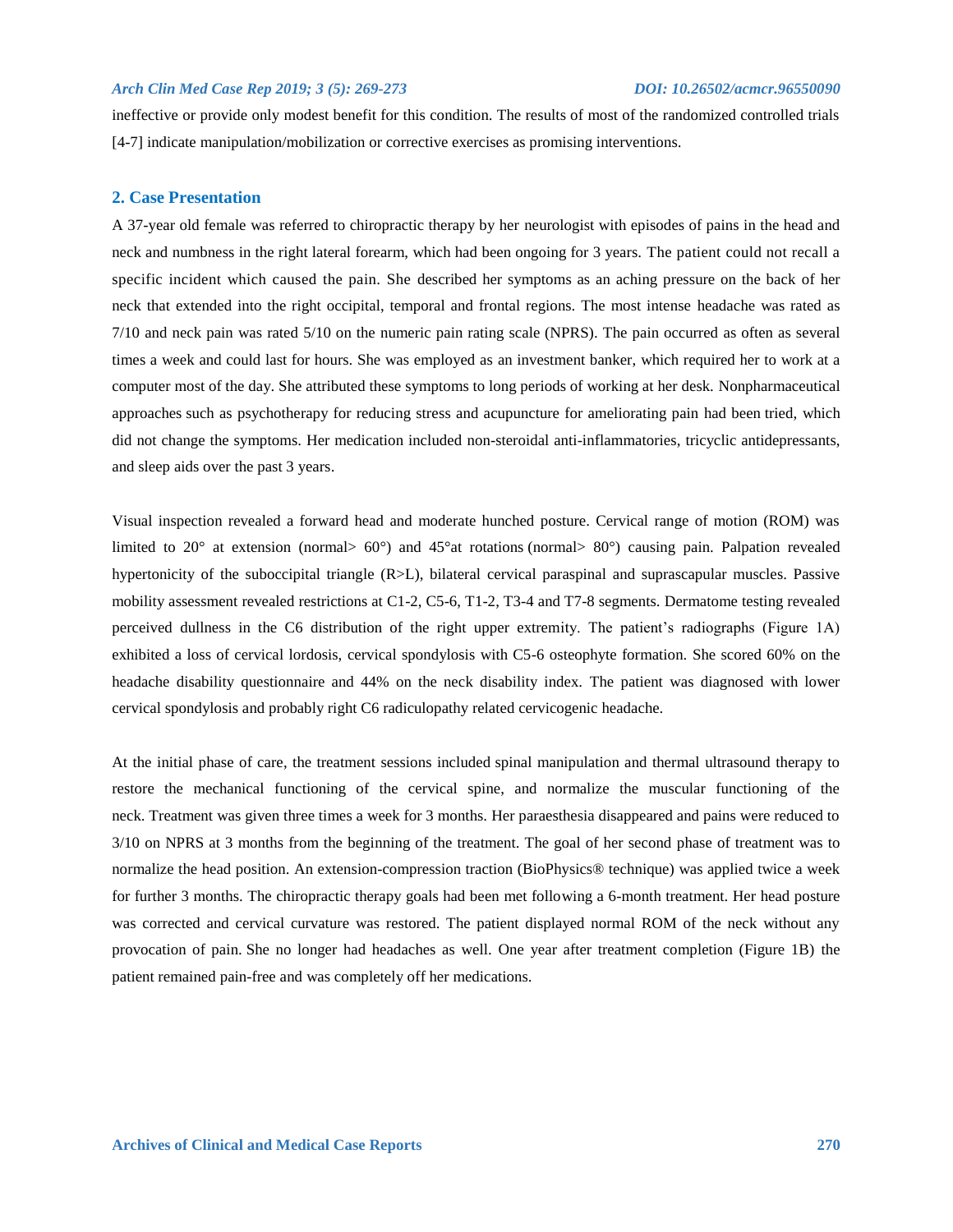

**Figure 1**: A. Initial cervical radiograph exhibited lower cervical spondylosis, osteophyte formation at C5 and C6, and straightening of the normal cervical lordosis; B. Upon re-assessment, the cervical curvature returned to a concave curve. Magnitude of cervical lordosis at C2–7 remained stable over one year after the completion of treatment.

### **3. Discussion**

The prevalence of cervicogenic headache in the general population is estimated to be 4.1%, but is as high as 20% of patients with chronic headache [3, 8]. The most general cause of cervicogenic headache (CGH) is the alteration of structure in the neck due to bad posture [8]. It is noted that CGHs can often be related to forward neck and head posture, which is accompanied by a high muscular tone of the supporting extensors to keep the head from gravity [9, 10]. Such unstable state causes overstrain of the cervical muscles, and induces headache and neck pain [11]. Office workers of being sedentary for prolonged periods are liable to adopt forward head posture and thus generating neck strain, sprain and pain. Moreover, forward head posture is commonly found in people spending long periods on computers, mobile phones and game consoles. A study conducted in 369 subjects of different occupations, researchers observed that straightening of the normal cervical lordosis is the commonest alteration in individuals with forward head posture, which predisposes them to various neck pains and even to compression of cervical nerve roots [12].

The International Classification of Headache Disorders, 3rd Edition (ICHD-3) [1] is the widely accepted classification system and diagnostic manual for the headache disorders. According to ICHD-3, CGH is defined as headache symptoms attributed to cervical disorders, and is coded as 11.2.1 [1]. A definitive diagnosis requires at least two out of the following four evidences of a cervical source of pain. The evidences of cervical causation proposed by ICDH-3 are: 1. Headache is related to the onset of the cervical disorder; 2. Headache has improved in parallel with resolution of the cervical disorder; 3. Headache is provoked by cervical maneuvers; 4. Headache is abolished following diagnostic blockade of a cervical structure or its nerve supply. Our patient had fluctuating headache related to cervical disorders and headache was concurrently eliminated with the resolution of the cervical disorder. She fulfilled the ICDH-3 criteria for a diagnosis of CGH. CGH has been accepted, in principle, as a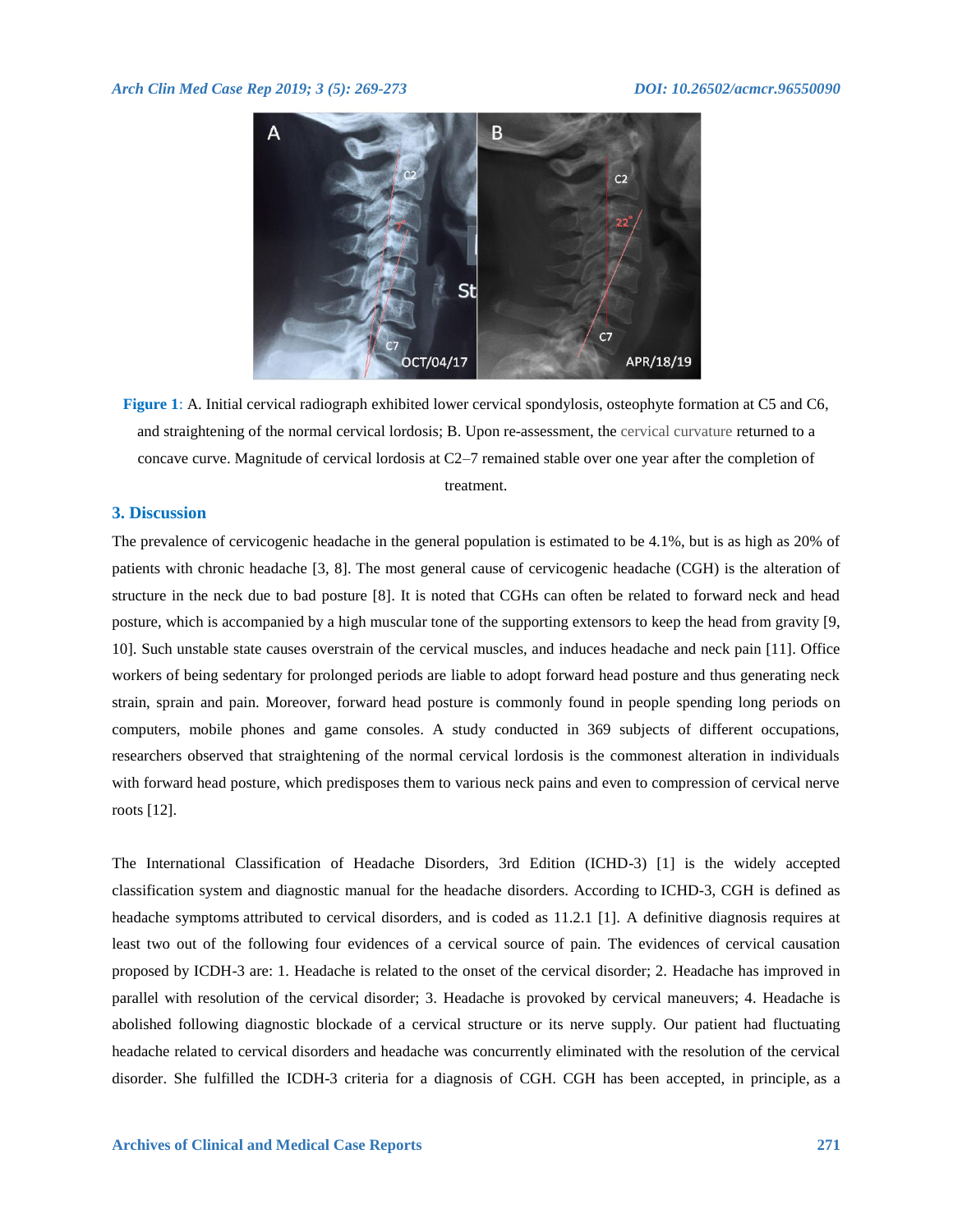#### *Arch Clin Med Case Rep 2019; 3 (5): 269-273 DOI: 10.26502/acmcr.96550090*

pathologic syndrome attributed to cervical disorders. Whereas, the debate on the underlying mechanism of CGH is more of theoretical interest rather than of direct practical relevance.

Pharmacotherapy is often the first approach for treating most primary headaches, such as migraine, tension-type headache, etc. For patients with secondary headaches, such as CGH, often do not respond sufficiently to medications [9, 11]. A multifaceted approach, including transcutaneous electrical nerve stimulation, radiofrequency neurolysis, manipulative therapy, mechanical traction and therapeutic exercise is recommended to address individual impairments in CGH patients [9, 10]. Clinical results from randomized controlled trials [4-7] and retrospective cohort chart review [13] suggest that physical, manual and corrective modes of therapy can lead to an effective, evidence-based relief of headache in CGH patients. However, due to heterogeneity in treatment regimens these results should be interpreted cautiously [3, 8]. Our patient had headaches related to strain of posterior cervical muscles in the clinical setting of cervical hypolordosis. This pattern of cervicogenic headache appeared to be a welldefined condition that could be treated conservatively and effectively by manual regimens. The limitation of the current report is that it is just a single case. Further research regarding the manual approaches to alleviating cervicogenic headache and reversing anterior head posture is needed to clarify these issues.

#### **Conflicts of Interest**

No conflicts of interest to declare.

#### **References**

- 1. Headache Classification Committee of the International Headache Society (IHS). The International Classification of Headache Disorders, 3rd edition. Cephalalgia 38 (2018): 1-211.
- 2. Çoban G, Çöven İ, Çifçi BE, et al. The importance of craniovertebral and cervicomedullary angles in cervicogenic headache. Diagn Interv Radiol 20 (2014): 172-177.
- 3. Garcia JD, Arnold S, Tetley K, et al. Mobilization and Manipulation of the Cervical Spine in Patients with Cervicogenic Headache: Any Scientific Evidence? Front Neurol 7 (2016): 40.
- 4. Jull G, Trott P, Potter H, et al. A randomized controlled trial of exercise and manipulative therapy for cervicogenic headache. Spine 27 (2002): 1835-1843.
- 5. Hall T, Chan HT, Christensen L, et al. Efficacy of a C1-C2 self-sustained natural apophyseal glide (SNAG) in the management of cervicogenic headache. J Orthop Sports Phys Ther 37 (2007): 100-107.
- 6. Haas M, Spegman A, Peterson D, et al. Dose response and efficacy of spinal manipulation for chronic cervicogenic headache: a pilot randomized controlled trial. Spine J 10 (2010): 117-128.
- 7. Nobari M, Arslan SA, Hadian MR, Ganji B. Effect of corrective exercises on cervicogenic headache in office workers with forward head posture. JMR 11 (2018): 201-208.
- 8. Biondi DM. Cervicogenic headache: A review of diagnostic and treatment strategies. J Am Osteop Assoc 105 (2005): 16S-22S.
- 9. Sinaki M, Lee M, Garza I. Successful management of cervicogenic headaches in kyphotic posture through mechanical and spinal proprioceptive intervention program: A case series. J Med Therap 2 (2018): 4-5.